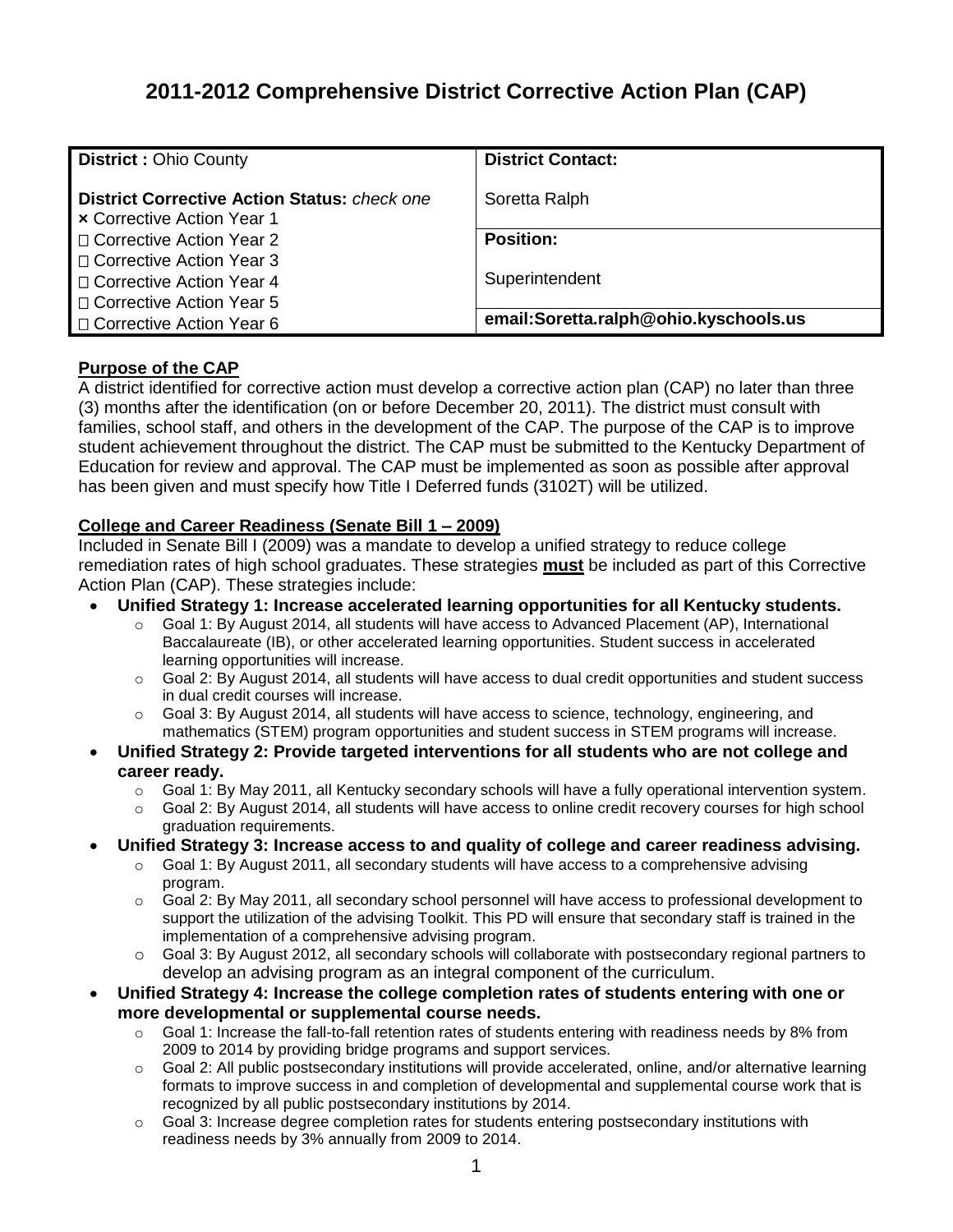$\circ$  Goal 4: All developmental education, college of education, and college of arts and sciences faculties will have access to training on the Kentucky Core Academic Standards by 2011.

## **Directions**

In each table, describe how your district will address each of the seven CAP requirements. If the requirement is addressed in your Comprehensive District Improvement Plan (CDIP), reference the section and page number from the CDIP (e.g., *This is addressed in the Executive Summary of the CDIP on p. 2*.) For any requirement that is not addressed in the CDIP, address fully in the corresponding table. Please attach a complete copy of your CDIP, if applicable, with the CAP when submitting to KDE.

## **A Corrective Action Plan must:**

1. Include a determination of why the district's previous improvement or corrective action plan did not bring about increased student academic achievement.

Describe why the district's previous improvement or corrective action plan did not bring about increased student academic achievement.

Ohio County Schools (OCS) previous plan did not obtain the academic goals we set forth but overall improvements were made across the district. Last year's plan was very broad and perhaps not specific enough to push for the improvement desired. The district plan also discussed moving students towards proficiency and various reading, math, and writing assessments are addressed in the CDIP, but specific changes in daily instruction were not addressed. Another reason we did not obtain our goal was a lack of focus on individual student performance and individualized instruction. We must analyze student work and look at individual students in order to move forward. Another contributing factor could be that RTI students received academic intervention during core instruction and therefore missed some instructional time.

2. Address the fundamental teaching and learning needs of schools in the district, especially the academic problems of low-achieving students.

Describe the fundamental teaching and learning needs of schools in the district, especially the academic problems of low-achieving students.

Reading:

\*Many students are not reading at grade level

\*Some students lack reading fluency, stamina, and comprehension skills necessary to be successful

\*Teachers are unsure of appropriate next steps regarding teaching struggling readers

\*Teachers lack training in common core reading/language arts standards

\*Quality professional development in the area of reading is difficult to find, but is very much needed

\*The above concerns are the same at elementary, middle, and high school levels

\*Major achievement gaps at elementary, middle, and high school level are students with disabilities and students receiving free/reduced lunch

\*Another concern is our middle and high school did not reach their Annual Measurable Objectives in reading for all students

Math:

\*Students are lacking basic number sense and this hinders progress as students move through various grade levels

\*Teachers lack background knowledge necessary to teach number sense

\*Teachers must move beyond forcing students to memorize facts and truly begin to teach students to understand numbers and how they work

\*Teachers lack training in common core math standards

\*Achievement gaps elementary level: free/reduced lunch and students with disabilities

\*One elementary school did not meet Annual Measurable Objectives for math for all students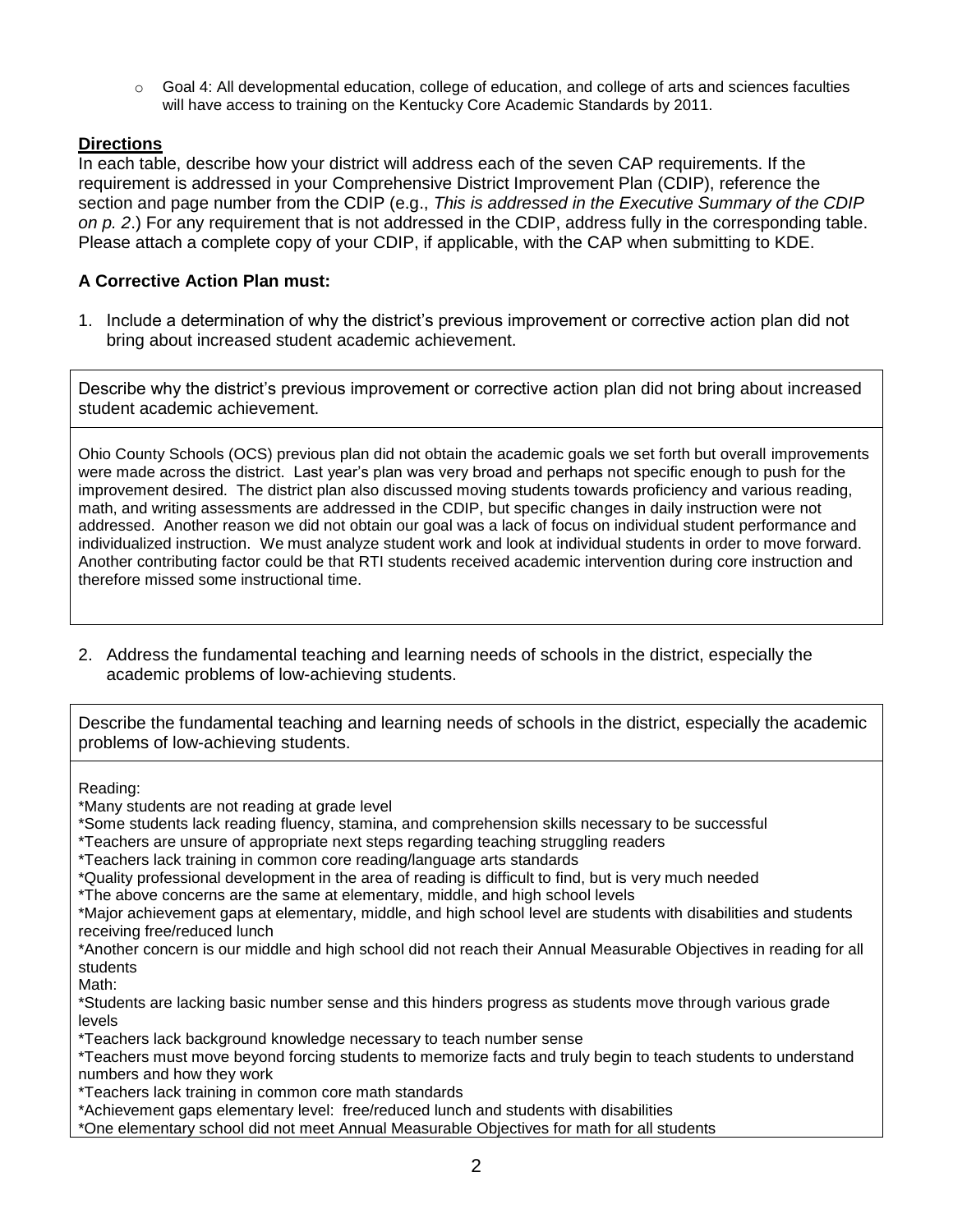Describe the fundamental teaching and learning needs of schools in the district, especially the academic problems of low-achieving students.

\*Many of our lower achieving students at elementary, middle, and high school levels lack problem solving skills \*We must begin to teach students to be problem-solvers. Students must realize it takes time to solve a problem

3. Define specific measurable achievement goal and targets for each of the student sub-groups whose disaggregated results are included on the No Child Left Behind (NCLB) Report.

Define specific measurable achievement goal and targets for each of the student sub-groups whose disaggregated results are included on the No Child Left Behind (NCLB) Report and how they support the unified goals for college and career readiness.

\*According to the 2011 No Child Left Behind Adequate Yearly Progress Report Ohio County School District did not meet the Annual Measurable Objectives in the area of reading for all students as well as student with disabilities, and students receiving free/reduced lunch.

\*Reading Goal: To increase the number of students scoring at the proficient level in the area of reading.

\*According to the 2011 No Child Left Behind Adequate Yearly Progress Report Ohio County School District did not meet Annual Measurable Objectives in math with the free/reduced lunch population and students with disabilities.

\*Math Goal: To increase the number of students scoring at the proficient level in the area of math.

4. Incorporate strategies grounded in scientifically based research that will strengthen instruction in core academic subjects;

Describe strategies grounded in scientifically based research that will strengthen instruction in core academic subjects and improve college and career readiness.

| Differentiated Instruction (Marzano)                                          |
|-------------------------------------------------------------------------------|
| *Identifying similarities and differences                                     |
| *Summarizing and note taking                                                  |
| *Reinforcing effort and providing recognition                                 |
| *Homework and practice                                                        |
| *Nonlinguistic representations                                                |
| *Cooperative learning                                                         |
| *Setting objectives and providing feedback                                    |
| *Generating and testing hypotheses                                            |
| *Cues, questions, and advance organizers                                      |
| *Critical thinking skills and training with Explore, PLAN, ACT, and standards |
| *Time restraints in daily instruction and testing                             |
| *Higher order thinking with Blooms verbs                                      |
| *Basic Math skills and higher order Math skills                               |
| Instruction using technology                                                  |
| *Reading Plus                                                                 |
| *Math XL                                                                      |
| *READ 180                                                                     |
| *SuccessMaker Math                                                            |
| *MAP testing and data analysis                                                |
| <b>RTI Intervention Resources:</b>                                            |
| *Corrective Reading                                                           |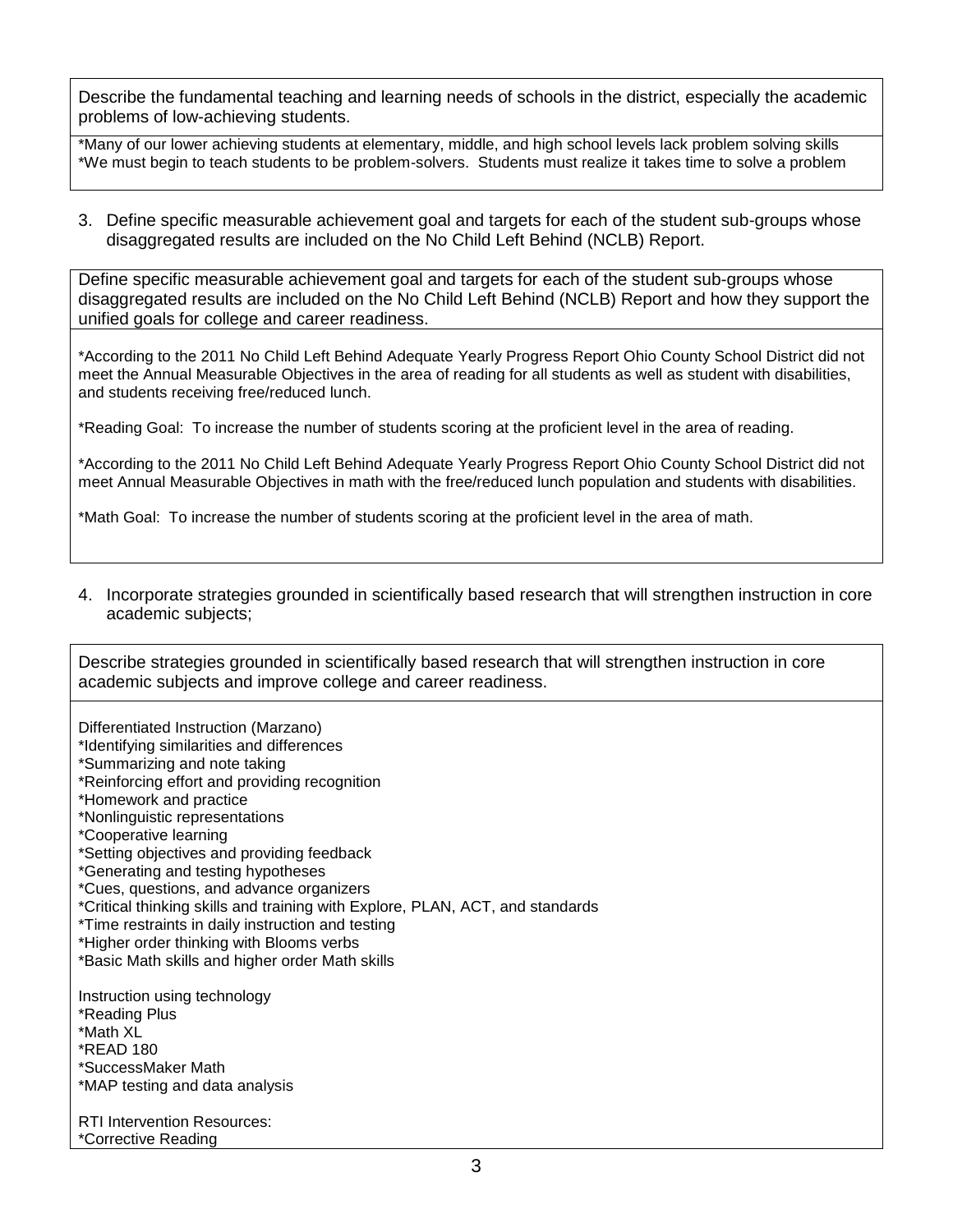Describe strategies grounded in scientifically based research that will strengthen instruction in core academic subjects and improve college and career readiness.

\*Reading Mastery \*Reading Recovery Strategies \*Number Worlds Math \*Everyday counts calendar \*Math in Focus (K-6)

5. Include, as appropriate, student learning activities before school, after school, during the summer, and during any extension of the school year.

Describe student learning activities to occur before school, after school, during the summer, and during any extension of the school year that are focused toward improving college and career readiness. Ohio County Schools will implement or continue the following opportunities: \*Before and after school tutoring to promote college readiness \*Summer camps will occur to meet the needs of migrant/ELL students \*AP & Dual credit opportunities will occur with KCTCS at middle and high school levels to promote college and career readiness as well as STEM activities \*Various organizations at high school level will attend summer conferences or produce summer projects \*Deferred funds will be available for mini Math and Reading academies at elementary and middle school \*College/Career fairs will be held during and after school \*6<sup>th</sup> grade students will visit at least 3 college campuses during the year \*Secondary schools will have Explore/PLAN/ACT night to discuss/explain score reports to parents and students \*Jump Start will be held for 1 day for incoming kindergarten students \*Eagle Life will be provided for incoming  $7<sup>th</sup>$  grade students and each grade level at high school will have an orientation day before school starts each year \*Night of the Arts \*College and Career Fair \*STLP \*Transition Fair \*ILP \*Summer Open Library \*Discover credit/Video Conferencing \*Reality Store/Body Walk \*Career guest speakers \*Operational Preparedness

6. Provide for high quality professional development for instructional staff that focuses primarily on improved instruction

Describe high quality professional development to occur for instructional staff that focuses primarily on improved instruction and increasing college and career readiness.

Ohio County School will implement or continue to focus on the following high quality PD to improve instruction and promote college and career readiness:

\*ISLN and Content meeting via GRREC

\*ACT Quality Core Introduction

\*ACT Quality Core Resource to Promote Rigor & Relevance

\*College and Career Readiness: Targeted Transitional Interventions

\*Integrating Common Core Standards for Literacy in Social Studies